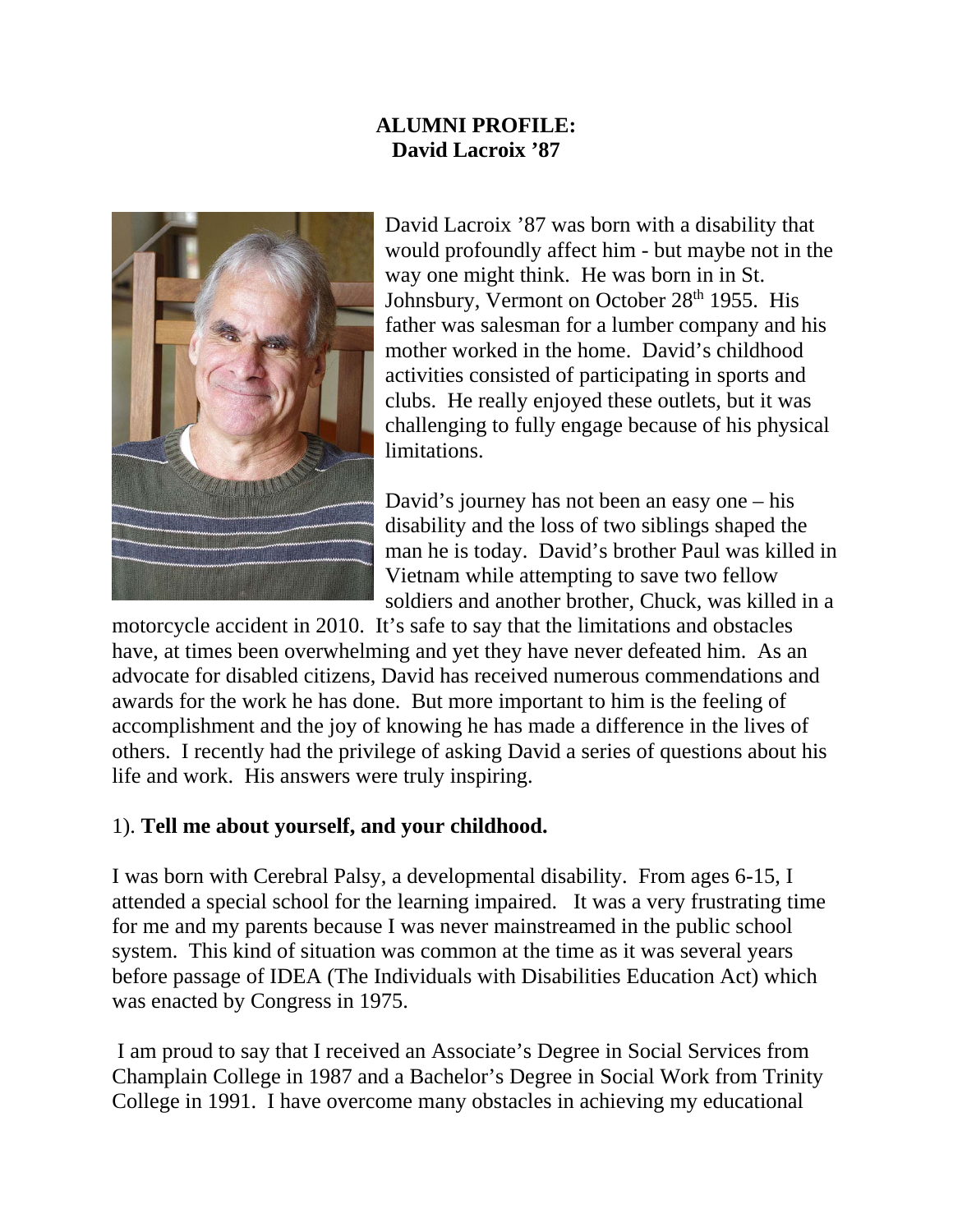goals because of my strong determination to succeed. I advocated for myself and others. I learned quickly that if I didn't stand up for myself and others who may need a voice, no one was going to. If I had not been so determined, I would likely still be diagnosed as learning impaired.

#### 2) **When did you get involved in the volunteer work you do?**

 When I first started classes at Champlain College, I was required to complete three semesters of fieldwork experience (Social Service Internships). The internships were mostly volunteer assignments ranging from a working in a nursing home to a center for independent living. I benefited greatly from these internships by practicing what I have learned from my courses at Champlain and it gave me an opportunity to be of service to others – I liked that feeling and sense of pride.

During my senior year at Trinity College, I was appointed by Governor Kunin to serve on the Vermont Developmental Disabilities Council. I was reappointed again by Governor Dean in 1994. That same year, I provided assistance to the Department of Developmental Services in creating a self-advocacy network for adults with developmental disabilities. In addition, I worked as a disability consultant for the UVM Center on Disability and Community Inclusion. I also served as Vice President of the Developmental Disabilities Council from 1995 to 1997 and was appointed by Governor Dean to serve on the Special Education Advisory Council for the State of Vermont. After sixteen years of service, I retired from that Council in 2013. At present, I am Vice President of the Board of Directors at Disability Rights of Vermont (Formerly VT Protection and Advocacy). I have been a disability rights advocate for 23 years. Now, at the age of 59, I will soon be retiring from my volunteer work. I hope that this legacy will not be forgotten.

## 3) **What are you most proud of?**

I am proud of my many commendations and awards. I have received letters of appreciation from Governor Shumlin and the UVM Center on Disability and Community Inclusion. I have given speeches at UVM and Trinity College on my own personal experiences. I spoke about disability issues at committee meetings in front of the legislature. I am proud of the work I have done to support disabled citizens and the role I played in making a difference in the lives of many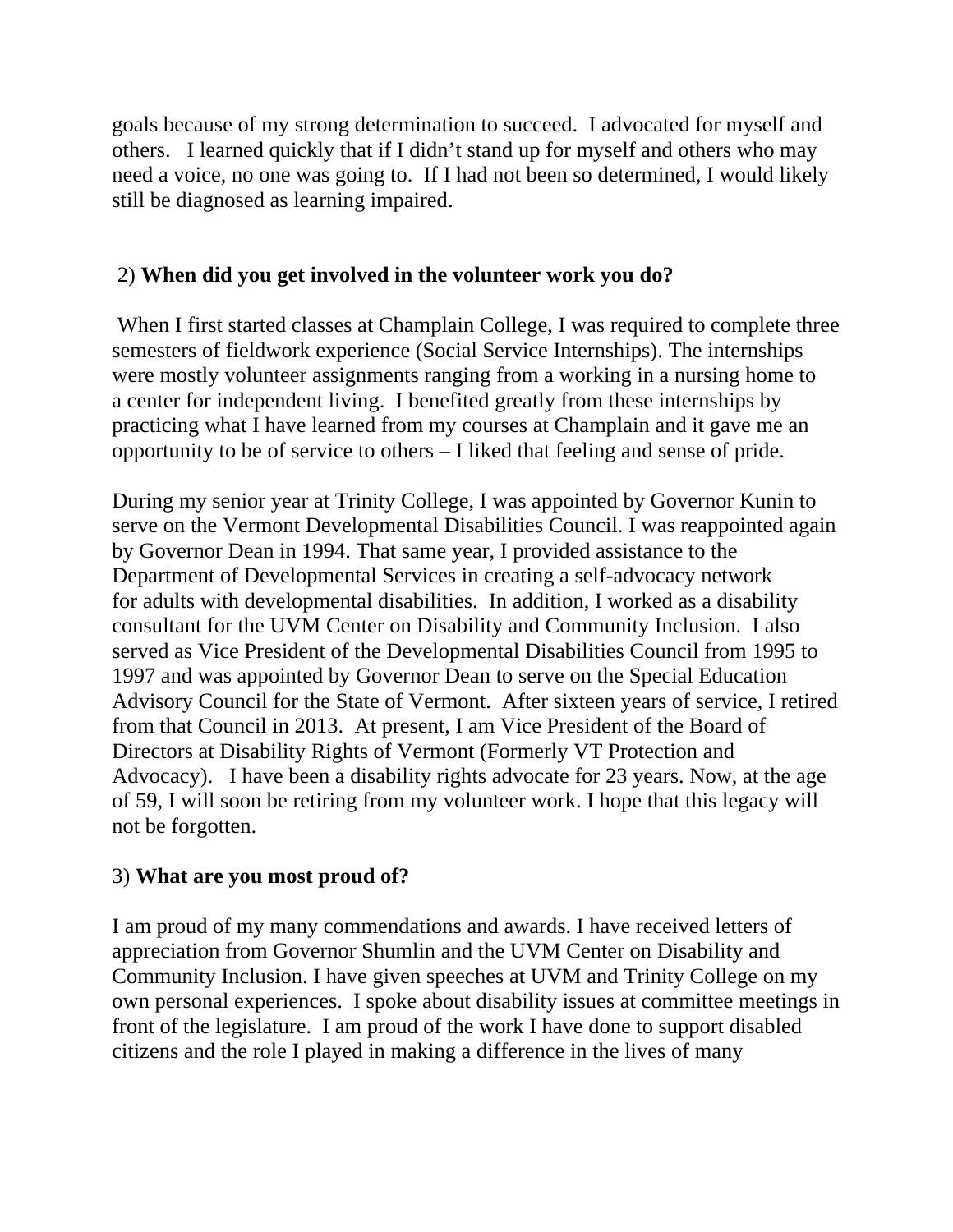# **4) What made Champlain a good fit for you?**

As a transfer student from UVM, I started Champlain College as an advanced standing student in the spring of 1986. At first, I worried the school may not to be a good fit because of its so-called reputation of being a remedial level institution. But again, I was proven wrong. The courses were intellectually challenging and demanding, and I was able to meet the required coursework and demands despite my disability. I was successful because of its smaller classroom size. Many instructors demonstrated a high degree of empathy toward students. They were willing to provide individualized attention to students, especially to those who have disabilities. By the end of my first semester, I had earned a GPA of 3.0 Indeed, it was an excellent fit for me.

## **5) Was there a professor that had special meaning to you?**

 Many professors at Champlain had a special meaning to me. But there was one professor who inspired me to fulfill my dreams - Fred Koch. He was the type of person that would take his shirt off and give it to you if you were in need. He clearly understood what it was like for a person to have a disability. He was a great advisor to all of his Social Work students. He was very willing to provide me with instructional accommodations when it was necessary. Since his retirement, he has been missed by many of his former students. I too, have missed him.

## **6) What do you wish you could change?**

I wish that I could change people's perception of disability by eliminating many of the stereotypes that tend to harm many of these vulnerable individuals. I would like to make the world a better place for everyone. I believe that the problem of "isms" (racism, sexism, and ableism) is becoming a much wider problem now. I would like to see this problem disappear. I believe that all individuals have the constitutional right of life, liberty and the pursuit of happiness and they should exercise that right.

## **7) One thing about you people might not know that you would like to share?**

I would encourage people to get to know me better - I would like to be accepted for who I am and what I have accomplished. My disability does not define me.